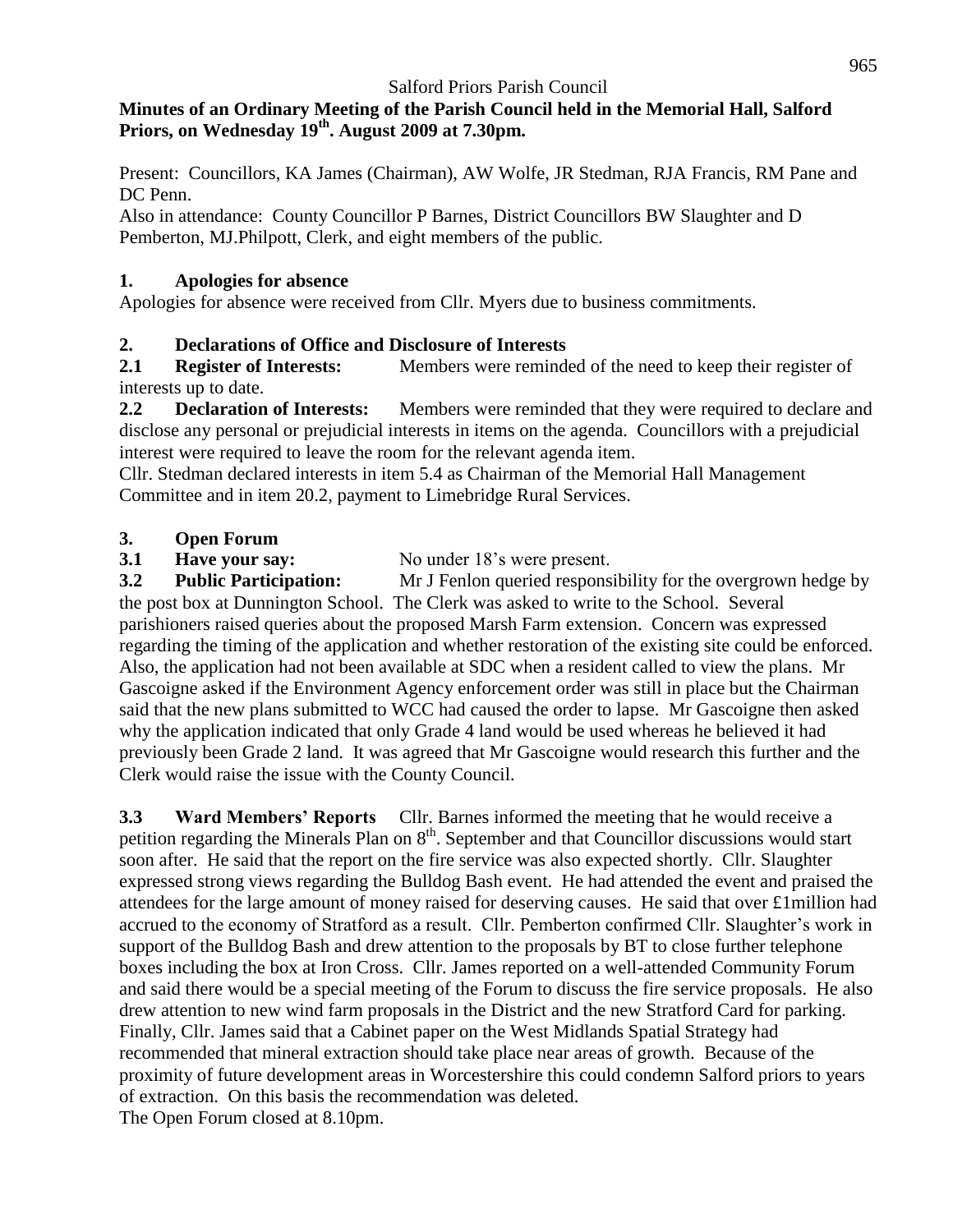# **4. Minutes**

The Minutes of the Ordinary Meeting of the Parish Council held on Wednesday 15<sup>th</sup>. July 2009 at 7.30pm at The Memorial Hall, Salford Priors, were approved and signed by the Chairman.

# **5. Matters arising from the Minutes - Clerk's report for consideration by Council**

#### **5.1 Delivery of petition regarding Berry Coppice to County Council**

The Clerk was asked to collect together the various petitions and the Chairman agreed to present them to the Chairman of the County Council at the meeting on  $8<sup>th</sup>$ . September.

#### **5.2 Speed limits.**

The Clerk reported that the speed survey conducted on  $21<sup>st</sup>$ . July had shown that average speeds were Evesham Road, 42.13 mph; School Road, 28.40 mph; Station Road, 29.30 mph. As a result of this work WCC intended to undertake a full traffic survey in Evesham Road allowing data to be collected over a full two week period. WCC were also considering how relevant earlier surveys were in the new circumstances. Cllr. Wolfe said that traffic in Evesham Road seemed to be speeding more than ever and both Cllr. Wolfe and Cllr. Stedman said that the chicane was very dangerous when approaching from Abbots Salford if cars were parked adjacent to Cleeve View. There was also concern regarding the location of the speed measurements and it was suggested that Chris Fossey should be asked to attend the next meeting of the Council.

# **5.3 Parish Community Emergency Plans.**

The Clerk reported that the template for the new format of emergency plan had now been received. Councillors would be circulated with the items regarding input prior to the September meeting. Councillors asked that the template plan should be e-mailed to them.

#### **5.4 Memorial Hall.**

Council noted that the meeting with representatives of the Memorial Hall was to be held on  $27<sup>th</sup>$ . August.

# **5.5 NALC Conference.**

Council agreed that the Chairman and Cllr. Stedman should attend the conference. The Clerk was asked to make the conference reservations and the Councillors would make the necessary hotel and transport arrangements.

#### **5.6 Meeting with School Council.**

The Clerk reported that a letter had been written to the School Council requesting dates for a meeting with the Chairman and Vice-Chairman of the Parish Council at the beginning of the new term. A reply was awaited.

#### **5.7 Footpath between Abbots Salford and County Boundary, Harvington**

The Clerk reported that the new locality officer for WCC, David Elliston, had informed him that an order had been given to their contractor to "use a tractor mounted wire brush to side out the footway to its full width." Apparently, whilst this type of treatment was claimed to very efficient, "it may result in some tarmac material being removed from this path". When the work is completed WCC stated that any necessary repairs will be carried out!

# **6. Main Item**

#### **6.1 Proposed extraction of minerals with restoration to agriculture and a pond at Marsh Farm Quarry land north of Broom Lane.**

The Chairman reported that the Clerk's initial response had been circulated to councillors and agreed. He said that that District Councillors had responded with similar points. It was agreed that the Clerk should write again to WCC with an endorsement of the points previously raised and including the point made by Mr Gascoigne in the Open Forum.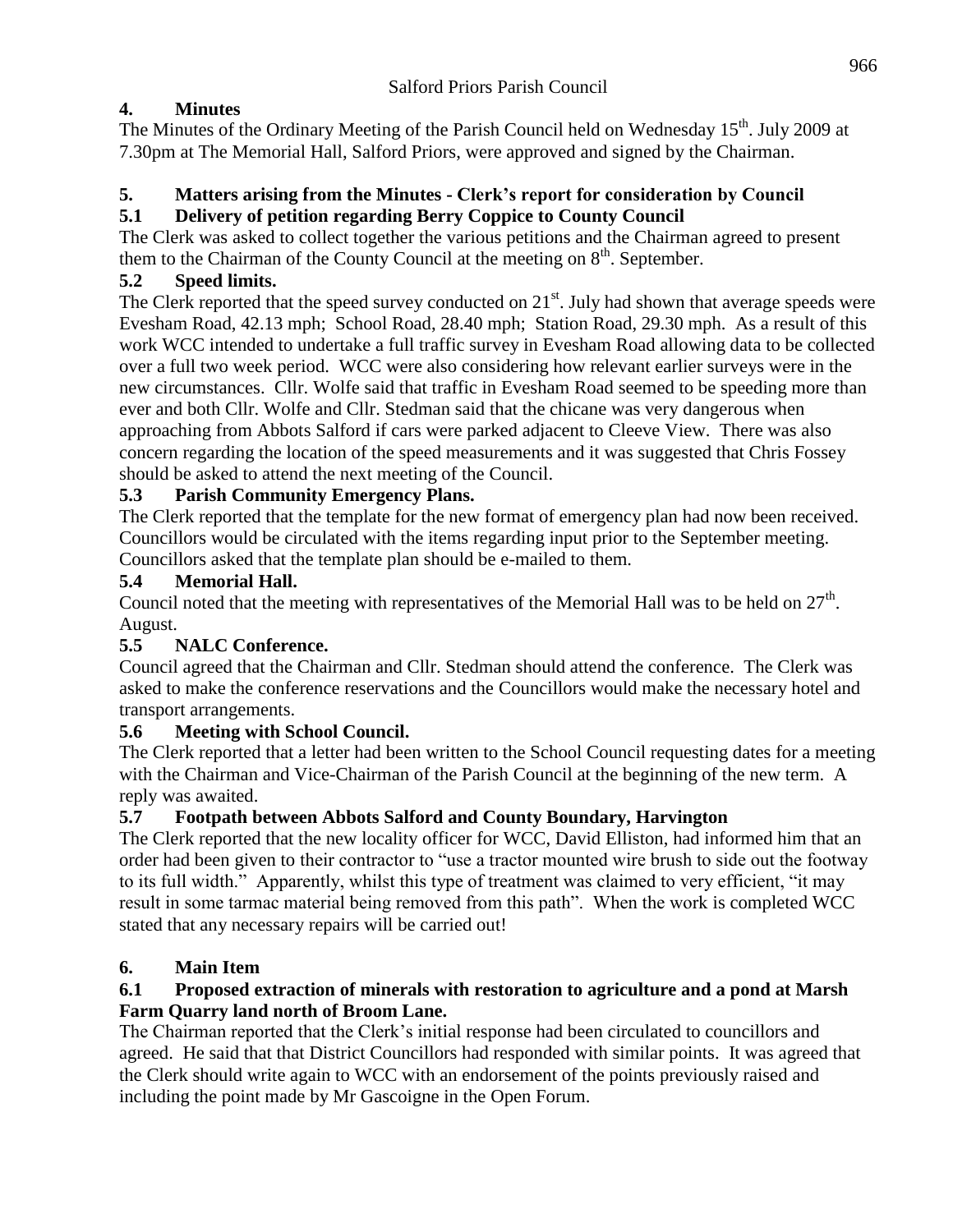# **7. Amenity, Environment, Highways, and TOPS**

# **7.1 Playing Field weekly safety reports.**

Council noted that Cllr. Francis had provided inspection reports dated  $20^{th}$ . July,  $27^{th}$ . July,  $2^{nd}$ . August,  $10<sup>th</sup>$ . August and  $17<sup>th</sup>$ . August. One litter bin was reported still missing and repairs to the fence to the play area were awaited. The Clerk confirmed that an order had been placed for this work and Cllr. Francis assured the meeting that the work was in hand with the materials ordered. In respect of the missing bin it was agreed that an insurance claim should be made and depending on the outcome an alternative type of bin considered as a replacement.

# **7.2 Report on expenditure items approved at previous meeting**

# **7.2.1 Storage area at TOPs**

It was agreed that the TOPs Management Committee be asked to provide the shed with a contribution of £300 from the Parish Council. The position of the shed to be agreed with the Council.

# **7.2.2 Replacement windows for TOPs**

The Clerk reported that quotations had been sought from Centurian Home Improvements Ltd. of Bidford on Avon, 5-Star Windows and Conservatories of Kidderminster, and Minster Windows and Conservatories of Evesham.

The following quotations were received:

**Centurian** £3574.00 for windows in white PVCu with 28mm. sealed units in Pilkington K glass. **5-Star** No quotation received.

**Minster** £3799 for windows in white PVCu with 6 panes at the front or £3275 for windows in white PVCu but without a lower window bar.

The Chairman proposed, Cllr. Wolfe seconded, and it was agreed, that the quotation from Centurian be accepted.

# **7.2.3 New dog bins**

The Clerk reported that quotations had been sought from Wybone Ltd., Broxap, and Glasdon, with the items to be delivered to Limebridge Farm. The following quotations were received:

**Wybone** No quotation received.

**Broxap** £368.00 for two bins. K-Nine 40 litre dog waste bin complete with post.

**Glasdon** £469.84 for two bins. Glasdon Retriever 35 litre dog waste bin complete with post and fittings in red.

The Clerk reported that a quotation had also been sought from Limebridge Rural Services Ltd. to receive the bins and place them in position. The company had quoted £95.00 to receive and install the two bins and a further £30.00 to remove and dispose of the old bin past the allotments.

The Chairman proposed, Cllr. Wolfe seconded, and it was agreed, that the quotation from Broxap and the quotation from Limebridge Rural Services be accepted.

# **7.2.4 Salt bin by School**

The Clerk reported that quotations had been sought from Wybone Ltd., and Glasdon; with the items to be delivered to Limebridge Farm. The following quotations were received:

**Wybone** No response received.

**Glasdon** £131.67. Glasdon slimline grit/salt container.

The Clerk also reported that a quotation had been sought from Limebridge Rural Services Ltd. to receive the bin and place it in position. A sum of £40.00 had been quoted.

The Chairman proposed, Cllr. Wolfe seconded, and it was agreed, that the quotation from Glasdon and the quotation from Limebridge Rural Services be accepted.

Cllr. JR Stedman declared a prejudicial interest in the following item and left the room.

# **7.2.5 New planters**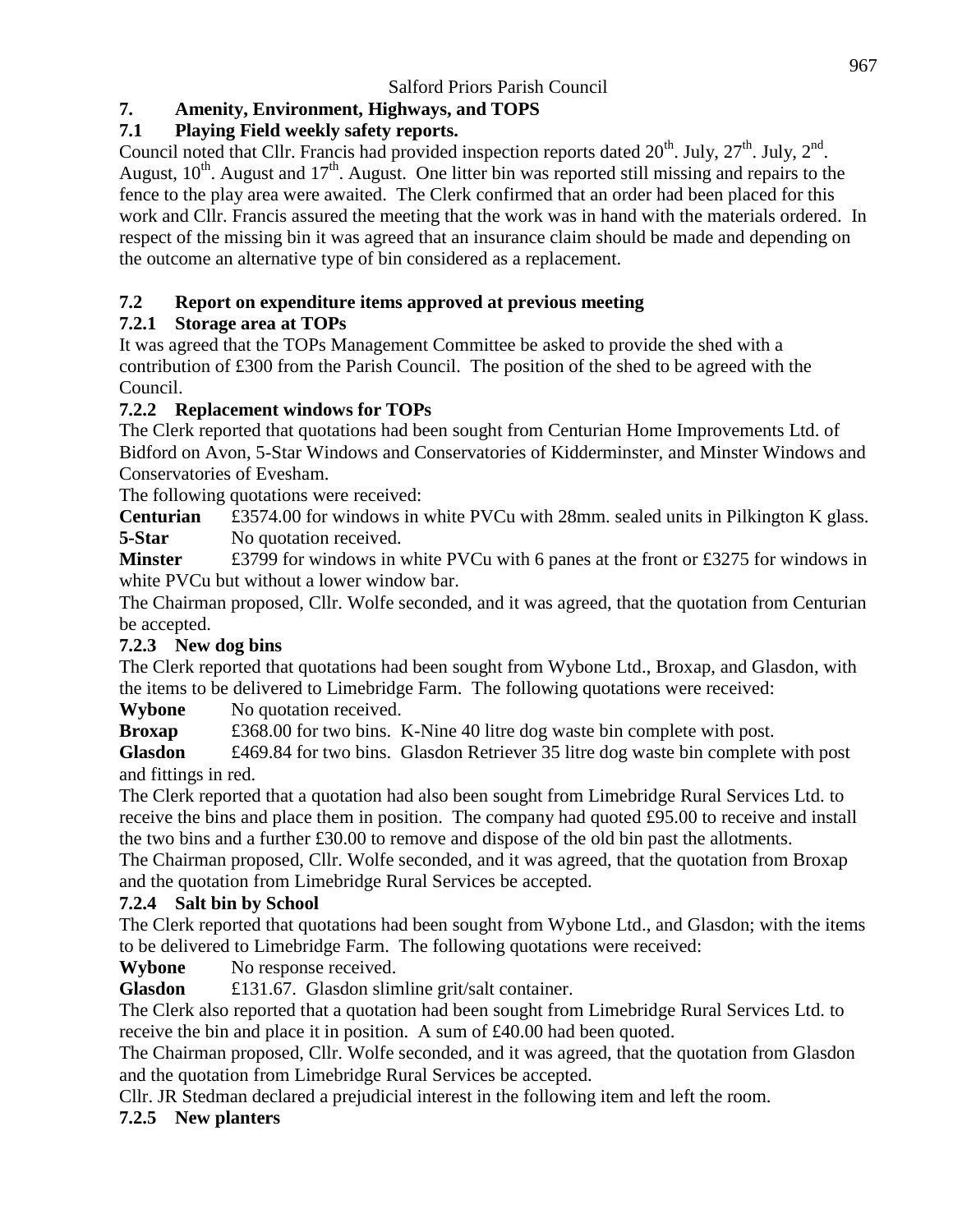The Clerk reported that Ragley Woodlands had been requested to provide a quotation. Eventually a verbal quotation of  $\text{\pounds}103.98$  (inclusive of vat) was received. However, the wood would be rough hewn rather than smooth finished as the existing planters. A further quotation had been sought from Limebridge Rural Services on 17.07.09.

Limebridge quoted  $\pounds148.00$  per planter in accordance with the specification and this sum included delivery, placing in position at the time of the winter planting, lining the planters with polythene, and filling with compost.

The Chairman proposed, Cllr. Wolfe seconded, and it was agreed, that the quotation from Limebridge Rural Services be accepted.

Cllr. Pane asked if weeding of the planters on Banbrook Green could be arranged and the Chairman agreed that the contractor should be asked to carry out this work.

Cllr. Stedman returned to the room.

# **7.2.6 Additional water tank at allotments**

Council noted that an order to provide the additional tank was placed with Limebridge Rural services on 17.07.09.

#### **7.2.7 Street lighting report**

Specification provided for consideration by Council under Item 7.3.

# **7.2.8 Painting railings at Abbots Salford**

The Clerk reported that quotations had been sought from DJ Sadler of Badsey, PPI Ltd. of Ardens Grafton, and J Hyde of Pebworth. The following quotations had been received:

**DJ Sadler** No quotation received.

**PPI Ltd.** £397.70 plus vat. (In full accordance with the specification provided.)

**J Hyde** No quotation received.

The Chairman proposed, Cllr. Wolfe seconded, and it was agreed, that the quotation from PPI Ltd. be accepted.

# **7.3 Specification for lighting survey.**

Council reviewed the draft specification for the lighting survey and the Clerk was asked to contact Peter Long and obtain a budget estimate for the work.

# **8. Communications**

# **8.1 Newsletter**

Cllr. Wolfe said that the next Newsletter should focus on the Fire Station review and this would set the timing. Council agreed and members were asked to commence producing other items for Cllr. Wolfe.

# **8.2 Website, outcome of meeting with R Dare.**

The Clerk reported that Mr R Dare had agreed to the terms proposed by Council and would be starting to upload information to the website imminently. It was agreed that Cllr. Wolfe and the Clerk would meet Mr Dare when the initial set-up had been completed.

# **8.3 E-mail newsletter**

The Clerk reported that he had circulated information relating to the planning application for the extension to Marsh Farm and several residents had written to WCC as a result.

# **9. Rights of Way**

# **9.1 Report from P3 Co-ordinator.**

Cllr. Penn said there was nothing to report. Cllr. Stedman was asked to write an item for the Newsletter regarding the path opposite the shop and post office. The Chairman referred to complaints about a dog roaming on the allotments; he agreed to pass the name of the owner to the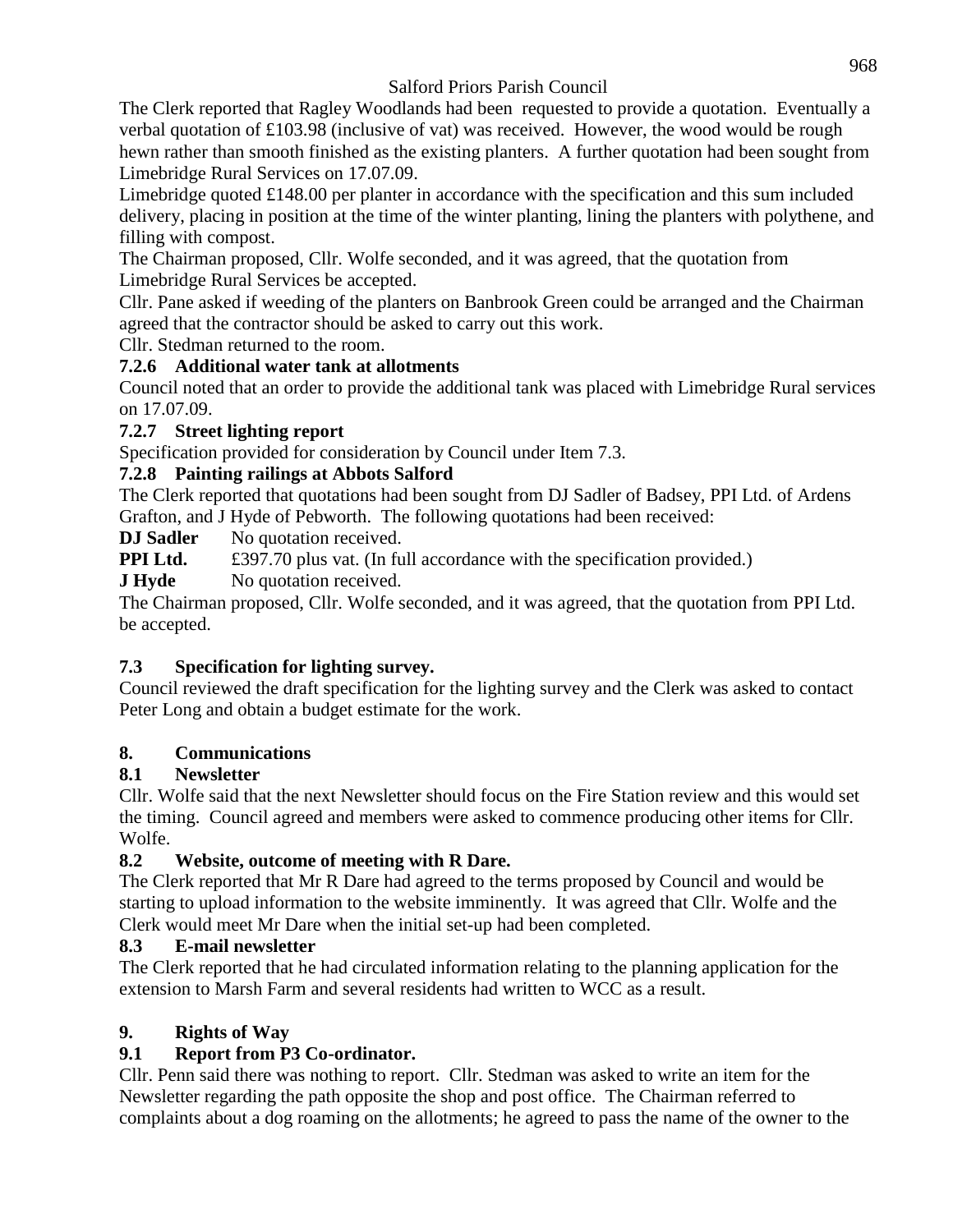Clerk so that the dog warden could be informed. The Clerk said that Cllr. Myers was intending to meet with Alamo Turner regarding AL17.

# **10. Planning general**

#### **10.1 Consultation on Housing Growth Scenarios and Potential Development Options from Stratford on Avon District Council.**

Councillors were concerned about the loss of community and "village" feeling when new developments were thrust into existing rural settlements. Their experience was that too often these developments simply attracted commuters from the urban settlements. The Chairman said that Alcester had several brownfield sites suitable for development and also referred to the high rentals of shops in the high street. Taking these points into consideration, Council completed the consultation document for forwarding to the District Council.

# **11. New Planning Applications for Council's consideration**

None reported.

# **12. Planning Decisions**

Council noted the following planning decisions.

**12.1 09/00968/FUL** for a glazed porch and **09/01190/FUL** for the erection of three sheds, a gazebo, and hard standings (retrospective), all at Dunnington School. **Permission granted**.

**12.2 APP/J3720/A/09/2100846** being an appeal decision in respect of Land at Marsh Farm for the retrospective change of use of an existing building to B8 storage and the siting of three containers for B8 storage for a period of no more than three years following an appeal by Mr Robert Lewis trading as Celebration Fireworks. **Permission granted.**

Council noted that Arden Special Landscape status had been abandoned.

**12.3 09/00966/FUL**, Lodge, Pitchill, Evesham, WR11 8SN to knock down the existing dwelling and replace with a new dwelling and to change the use of agricultural land to residential curtilage for Park Farm Homes Ltd. **Permission granted with conditions.**

**12.4 Reference to Ombudsman** The Chairman reported that the District Council had been taken to the Ombudsman regarding a decision in respect of a cottage at Rushford.

# **13. Staffing**

Nothing reported.

# **14. Matters raised by Councillors**

# **14.1 Cllr. Francis – Footpath between Ridsdale Close and School Avenue**

Cllr. Francis reported that the hedge from 12 School Road was encroaching onto the path and that the fencing to 15 School Road was in poor condition. It was agreed that the Clerk should write to both owners accordingly.

# **14.2 Cllr. Wolfe – Future of the Fire and Rescue Service**

Cllr. Wolfe enquired as to what action needed to be taken in advance of the new proposals being published. The Clerk was asked to circulate the statement from WCC to members and also to liaise with Bidford PC. All councillors were urged to attend the special community forum meeting to discuss any proposals.

# **15. Consideration of Correspondence Received**

# **15.1 Bus Services Improvements, Consultation 2009, WCC**

Council noted the response from WCC. The Chairman reported that there was a possibility of bus passes for under 16s' being trialled in the area.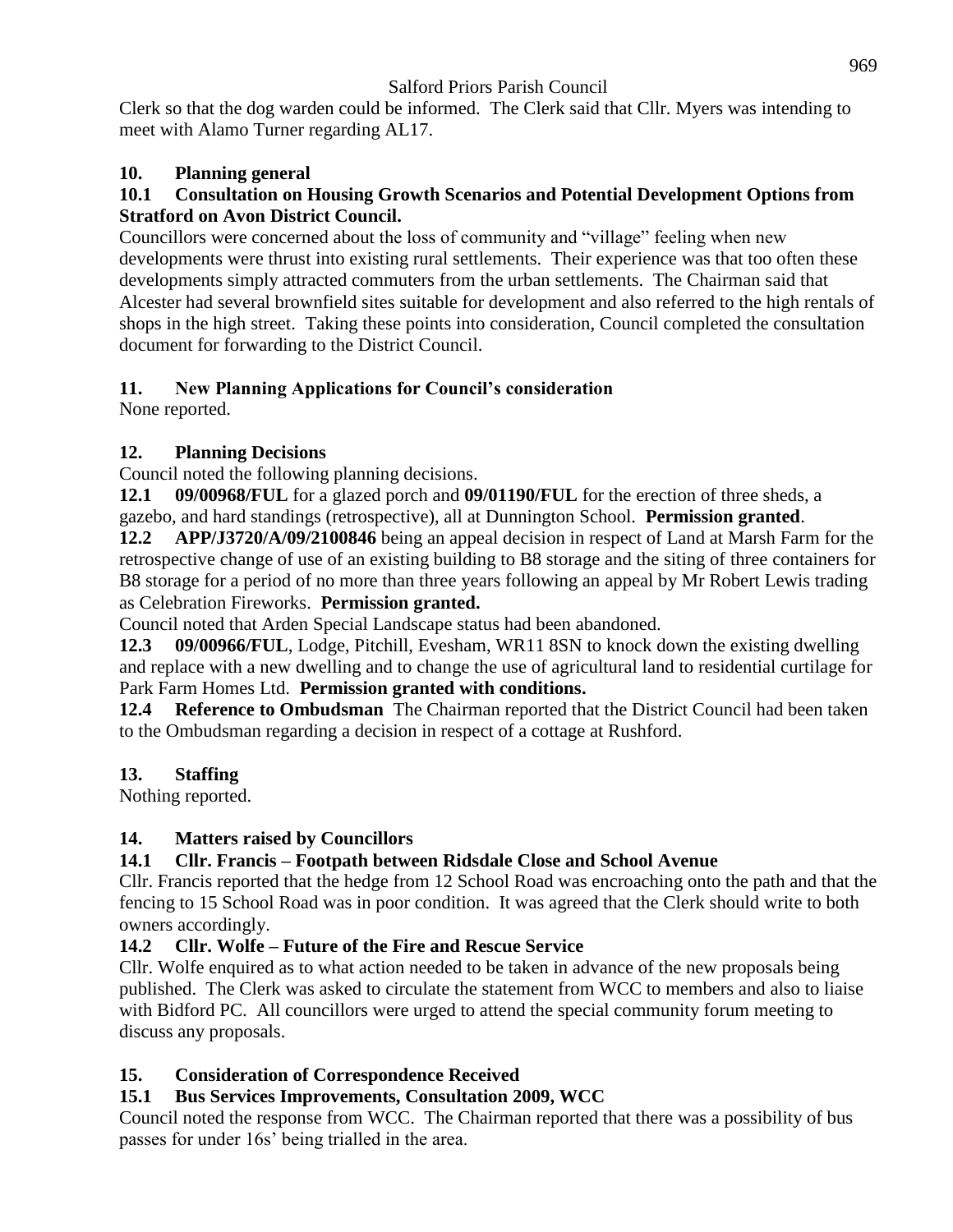# **15.2 Change to Sunday bus service, WCC.**

Council noted the change of service provider to the 166 Sunday only service.

#### **15.3 HM Government, Vetting and Barring Scheme.**

Council noted the information provided. The Clerk was instructed to send copies of the scheme to all village organisations.

#### **15.4 Adoption of BT red telephone box at Iron Cross.**

Council considered the invitation from BT to adopt the telephone box at Iron Cross where the telephone equipment was to be removed. Council saw no benefits in this course of action and the Clerk was instructed to write to BT declining their offer and urging the company to remove the box as soon as possible for reasons of public safety and the risk of further vandalism.

#### **15.5 WALC Training programme.**

Council noted the information provided.

# **15.6 Lord Lieutenant of Warwickshire, Queen's Award for voluntary service**

Council noted the information provided.

#### **15.7 WCC Local transport plan, consultation.**

Councillors were provided with copies of a consultation document from WCC regarding the new Local Transport Plan to be published in 2011 and were asked to complete it and return directly to the County Council.

#### **16. To Table**

Council noted the following tabled items:

16.1 WRCC, Country Matters Issue 42, Summer 2009.

16.2 West Midlands Rural Community Action Network, Greening your community plan.

#### **17. Finance**

#### **17.1 To consider and approve the payments and transfers listed in Appendix A.**

Council noted the income transactions in Appendix A Item 20.1

Council considered the expenditure transactions listed in Appendix A Item 20.2. Authorisation for payment was proposed by Cllr. Wolfe, seconded by Cllr. James and carried. Cheques were signed by Cllrs. Wolfe and James.

Council considered the Clerk's proposal to transfer £3500 from No.1 account to the Community account. Authorisation for transfer of funds was proposed by Cllr. Francis, seconded by Cllr. Wolfe and carried.

#### **17.2 Report from External Auditor**

Council noted that an unqualified audit opinion had been received from the External Auditor, Clement Keys.

#### **18. Date of Next Meeting**

Ordinary Meeting of the Parish Council on Wednesday 16<sup>th</sup>. September at 7.30pm at The Memorial Hall, Salford Priors.

# **19. Closure of meeting**

The meeting closed at 9.43 pm.

Signed........................................................ Date......................................